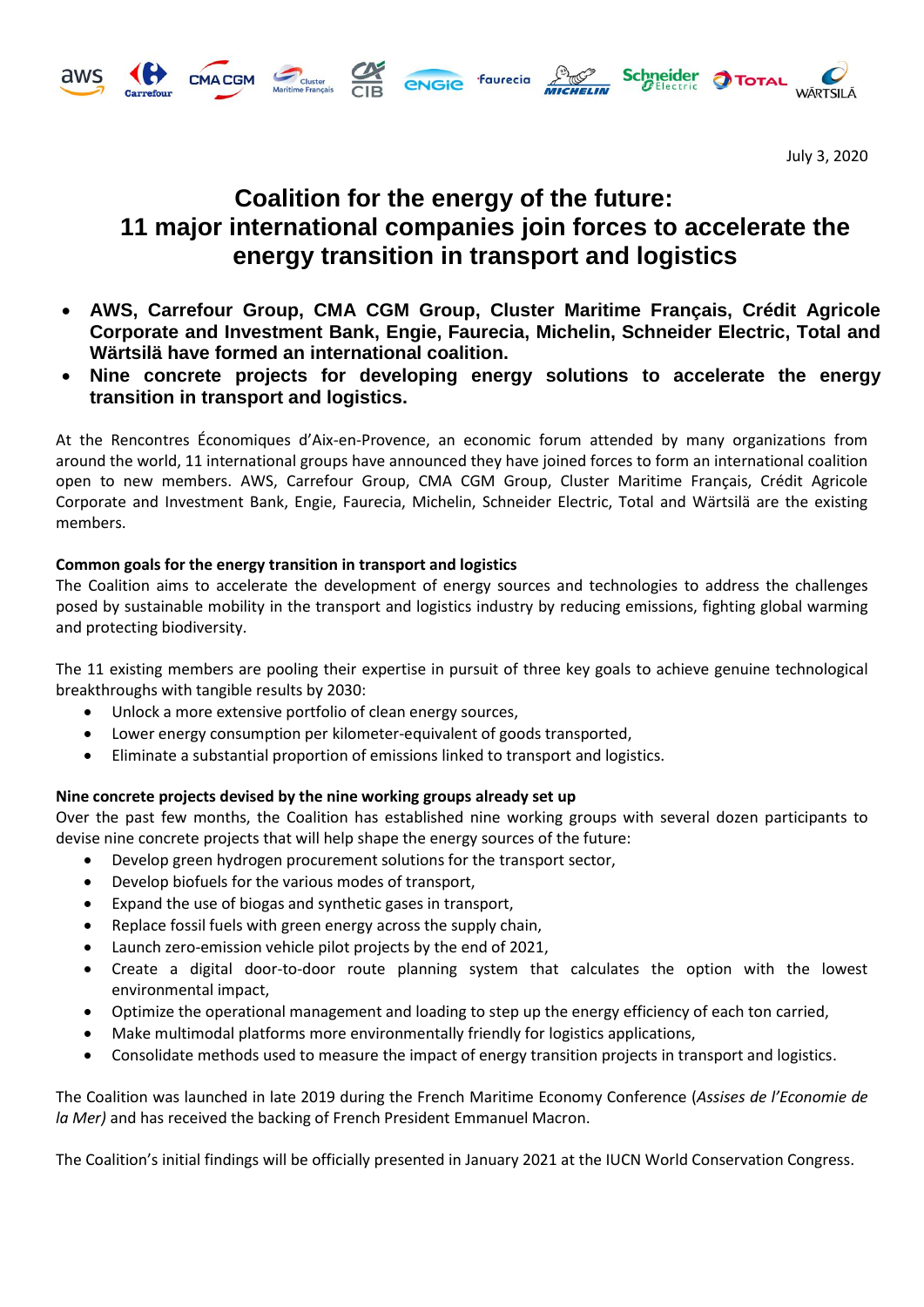

# **Julien GROUES, Managing Director of AWS in France**, said:

*"At AWS, we are committed to running our business in the most environmentally friendly way possible, and we aim to achieve 100% renewable energy use across Amazon by 2025 on the path to net zero carbon by 2040. Beyond our own commitment, we are also convinced that the power of AWS is an asset for freight and logistics companies to accelerate research and innovation in*  renewable energy and make informed decisions based on the analysis of large data sets. We are delighted to put our *technological expertise at the service of the coalition."*

## **Alexandre BOMPARD, Chairman and Chief Executive Officer of the Carrefour Group**, added:

*"The food transition for all, which has become Carrefour's "raison d'être", will not happen without an energy transition. We are a committed player and have set ambitious objectives to fight global warming, through the promotion of cleaner means of transportation, and through our aspiration to build a food distribution model that, from producer to end consumer, is environmentally friendly. We are taking actions within the Group; but the challenges are so immense, so complex, that they are necessarily collective. It is the aim of this coalition to take up these challenges, that meet the expectations of citizens and chart a new path for our societies."*

# **Rodolphe SAADE, Chairman and Chief Executive Officer of the CMA CGM Group**, stated:

*"In view of the challenges facing the world, we must unite our strengths in order to accelerate the energy transition of the transport and logistics industry. I am delighted that 11 global corporations, leaders in their respective fields, have joined this initiative. CMA CGM will provide all its expertise and experience to this first large global multisectoral coalition, supported by the President of the French Republic, Emmanuel Macron. We are all fully mobilized to produce concrete short, medium-and-longterm solutions."*

# **Frédéric MONCANY DE SAINT-AIGNAN, President of Cluster Maritime Français**, said:

*"Gathering more than 430 companies, the French Maritime Cluster brings the expertise of the entire French maritime ecosystem to the "coalition for tomorrow's energy". Similarly, in partnership with the ADEME (French State Agency for Environment and Energy), with major maritime companies (first and foremost CMA CGM) and with all the members of the French Maritime Cluster, we are building up a "Vision for 2050 of the maritime industry ecological and energy transition", in order to identify and create the necessary inclusive dynamics to help companies and regions in the required economic, technological and regulatory ruptures."*

### **Jacques RIPOLL, Chief Executive Officer of Crédit Agricole Corporate and Investment Bank**, declared:

*"Global action is urgently needed to address the climate challenges our planet is facing. The transport sector and all players involved in its value chain have a key role to play to lead a technological and ecological progress. As a global leader in transport finance, from ships to trains, Crédit Agricole CIB is very proud to support the Transport Coalition and the future generations to achieve a better and cleaner future."*

# **Jean-Pierre CLAMADIEU, Chairman of the Board of Engie**, commented:

*"The economic recovery plans and both public and private investments they will generate will structure our economies for many years to come. It is therefore essential to seize this opportunity to accelerate the decarbonization of all industries, particularly transportation. The coalition we are launching today is proof that solutions are within reach if we work in a coordinated manner and across the entire value chain. Tomorrow, they will be an asset for our companies and for the economy as a whole."*

# **Patrick KOLLER, Chief Executive Officer of Faurecia**, added:

*"The objectives of the Coalition reflect our convictions through our "CO2Neutral" project and our sustainable mobility strategy. We are particularly committed to reach carbon neutrality for our facilities by 2025 with a global program of savings and of decarbonated energy use. With strong expertise in hydrogen technology and materials, we will play our full part within the Coalition to make the energy transition for transport a reality. This will require new technological solutions, which will emerge more quickly through the creation of open ecosystems and knowledge sharing."*

# **Florent MENEGAUX, President of the Michelin Group**, stated:

*"The Michelin teams are committed to making mobility more sustainable and working with all relevant partners, inside and outside the Movin'On ecosystem, to create and promote new solutions. By joining the Coalition for the energy of the future, the Group is taking another step in this direction. We want to seize this opportunity to share our experience and expertise, especially in hydrogen mobility, and accelerate the energy transition in transport."*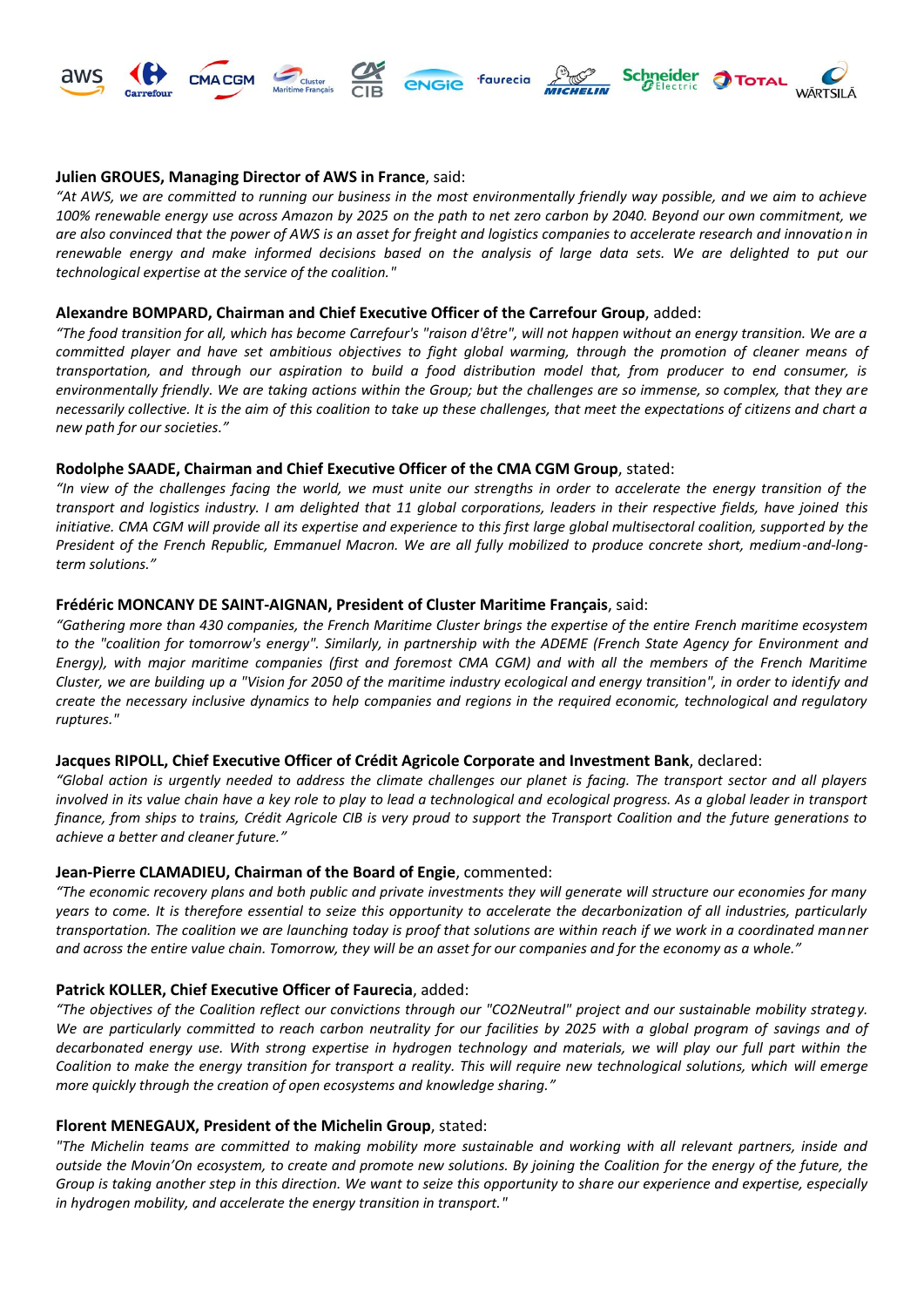









# **Jean-Pascal TRICOIRE, Chairman and Chief Executive Officer of Schneider Electric**, said:

*"At Schneider Electric, our commitment is to be the partner of our customers in their journeys toward sustainability and become carbon positive ourselves. We are proud to be part of the Coalition for the energy of the future, contributing to the energy transition in transportation and logistics thanks to our expertise in energy and automation digital solutions."*

### **Patrick POUYANNE, Chairman and Chief Executive Officer of Total**, declared:

*"Total shares the ambition to get to net-zero emissions by 2050, together with society, for its global business across its production and energy products used by its customers. By joining the Coalition for the energy of the future alongside major partners, we intend to support and accelerate the joint development of tangible energy solutions, therefore directly contributing to the reduction of carbon intensity of the transportation and logistics sectors."*

## **Jaakko ESKOLA, President and Chief Executive Officer of Wärtsilä**, commented:

*"The shipping industry's transition to cleaner, more sustainable energy use is a movement in which we at Wärtsilä continue to play a leading role. Through the development of smart technologies, research into alternative future fuels, and our holistic approach to raising efficiencies in all aspects of shipping and port operations to create a Smart Marine Ecosystem, we have shown our commitment to promoting decarbonization. We are, therefore, proud to be part of this coalition which perfectly aligns with our purpose to enable sustainable societies with smart technology."*

#### *About AWS*

For 14 years, Amazon Web Services has been the world's most comprehensive and broadly adopted cloud platform. AWS offers over 175 fully featured services from data centers around the world. Millions of customers—including the fastest-growing startups, largest enterprises, and leading government agencies—trust AWS to power their infrastructure, become more agile, and lower costs.

#### *About Carrefour Group*

With a multi-format network of some 12,300 stores in more than 30 countries, the Carrefour Group is one of the world's leading food retailers. Carrefour welcomes 105 million customers throughout the world and recorded revenue of €80.7 billion in 2019. It has more than 320,000 employees who help to make Carrefour the world leader in the food transition for everyone, providing everybody with access to high-quality, affordable food every day, in all locations.

For more information, visi[t www.carrefour.com,](http://www.carrefour.com/) or find us on Twitter (@GroupeCarrefour) and LinkedIn (Carrefour).

#### *About CMA CGM*

Led by Rodolphe Saadé, the CMA CGM Group is a world leader in shipping and logistics.

Its 489 vessels serve more than 420 ports on five continents around the world and carried nearly 22 million TEUs (twenty-foot equivalent units) in 2019. With CEVA Logistics, a world leader in logistics services, CMA CGM handles more than 500,000 tons of airfreight and 1.9 million tons of inland freight every year. CMA CGM is constantly innovating to offer customers new maritime, inland and logistics solutions.

Present on every continent and in 160 countries through its network of 755 offices and 750 warehouses, the Group employs 110,000 people worldwide, of which 2,400 in Marseille where its head office is located.

#### **Press contact :**

[media@cma-cgm.com](mailto:media@cma-cgm.com)



#### *About Cluster Maritime Français*

Since 2006, the French Maritime Cluster has been promoting France's maritime economy and supporting its key players.

The CMF consists of 430 members including shipowners, shipbuilding, marine equipments, ship maintenance, repair and conversion, ports, fishing operators, manufacturers, marine competitiveness clusters, the French Navy, marine and oceanographic research, water sports, yachting, education, shipping bankers, brokers, insurers, classification service providers, etc.

The French Maritime Cluster and its member companies aim to develop sustainable maritime activities

#### *About Crédit Agricole Corporate and Investment Bank*

Crédit Agricole CIB is the Corporate and Investment Banking arm of the Crédit Agricole Group, the world's 12th largest bank in terms of Tier 1 capital (The Banker, July 2019). Nearly 8,000 employees in Europe, the Americas, Asia-Pacific, the Middle East and Africa support the bank's clients in covering their financial needs around the world. Crédit Agricole CIB offers its large corporate and institutional clients a comprehensive range of products and services in capital markets, investment banking, structured finance, commercial banking and international trade sectors. A pioneer in the field of climate finance, the bank now occupies a leading position in this segment with a complete range of solutions for all of its customers. For many years Crédit Agricole CIB has been committed to sustainable development. It was the first French bank to sign the Equator Principles in 2003. Since 2012 it has also played a pioneering role in green bond markets by arranging public transactions for a wide array of issuers (supranational banks, corporates, local authorities, banks) and contributed to the drafting of the Green Bond Principles and Social Bond Guidance. Relying on the expertise of a dedicated sustainable finance team and on the strong support of all bankers, Crédit Agricole CIB is one of the most active banks in the green bond market.